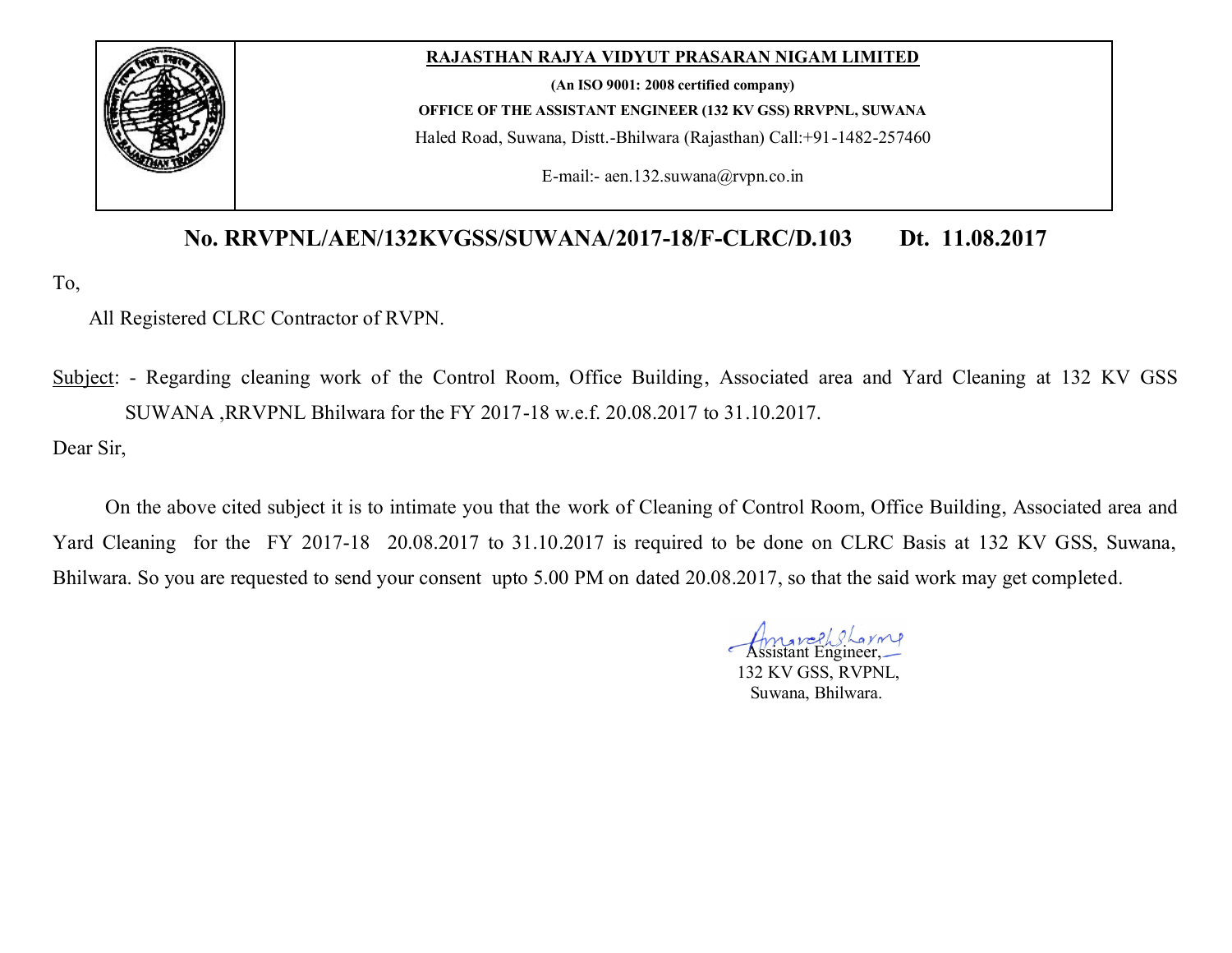## 'G' SCHEDULE

### NAME OF WORK :- CLEANING WORKS OF CONTROL ROOM & ASSOCIATED AREA AND YARD CLEANING AT 132 KV G.S.S. SUWANA for the FY 2017-18.

The base date for the rates given in this schedules is  $01/01/2011$  $1.$ 

| <b>BSR</b> | <b>Description</b>                                                                                                                                                                                                                                                                                                                                                                                                                                                                                                                                                                                                                                                                                                                                                                                                                                                                                                                                    | Quantity      | Rate in              | Unit                           | Frequency          | Amount            | <b>BSR</b> | <b>TOTAL</b>      |
|------------|-------------------------------------------------------------------------------------------------------------------------------------------------------------------------------------------------------------------------------------------------------------------------------------------------------------------------------------------------------------------------------------------------------------------------------------------------------------------------------------------------------------------------------------------------------------------------------------------------------------------------------------------------------------------------------------------------------------------------------------------------------------------------------------------------------------------------------------------------------------------------------------------------------------------------------------------------------|---------------|----------------------|--------------------------------|--------------------|-------------------|------------|-------------------|
| No.        |                                                                                                                                                                                                                                                                                                                                                                                                                                                                                                                                                                                                                                                                                                                                                                                                                                                                                                                                                       | in            | (Rupees)             |                                |                    |                   | above      | <b>Amount</b>     |
|            |                                                                                                                                                                                                                                                                                                                                                                                                                                                                                                                                                                                                                                                                                                                                                                                                                                                                                                                                                       | (Sq.mtr)      |                      |                                |                    |                   |            |                   |
| 1.0        | सामान्य सफाई कार्य                                                                                                                                                                                                                                                                                                                                                                                                                                                                                                                                                                                                                                                                                                                                                                                                                                                                                                                                    |               |                      |                                |                    |                   |            |                   |
| 1.1        | कार्यो का विवरण :–<br>• ग्रिड़ सब स्टेषन परिसर के कार्यालय, नियन्त्रण कक्ष, बरामदों, विश्राम<br>कक्ष,सीढ़ियॉ, पी0एल0सी0सी0 कक्ष, बैटरी कक्ष, विश्राम गृह आदि में झाडू से<br>सफाई करना व फिनायल का पोंछा लगाने का कार्य ।<br>• नियन्त्रण कक्ष समेत सभी कमरों के दरवाजों व खिड़कियों (मय षीषे) आदि<br>की सफाई ।<br>• समस्त षौचालय व मुत्रालय में फिनायल / रसायन का प्रयोग करते हुए<br>सफाई एवं धुलाई का कार्य ।<br>नियन्त्रण कक्ष व अन्य सभी कक्षों की छत, खिड़की, कोने आदि में लगे<br>जाले आदि की सफाई ।<br>• उपरोक्त परिसर में कूड़ादानों (डस्टबिनों) को खाली करना ।<br>• समस्त निकाले गए कचरे को ग्रिड सब स्टेषन परिसर से बाहर प्रभारी<br>अधिकारी द्वारा निर्धारित स्थान पर डालना ।<br>नोट $:=$<br>1. सफाई कार्य हेतु झाडू, पोंछे, डस्टर, आवष्यक उपकरण आदि ठेकेदार<br>को स्वयं की लागत पर लाने होंगे ।<br>2. अन्य सफाई का सामान जैसे फिनायल, फिनायल गोली, रसायन आदि<br>विभाग द्वारा देय होंगे ।<br>3. भुगतान फर्श क्षेत्रफल के आधार पर किया जायेगा । | 320.0<br>32.0 | Rs.19.00<br>Rs.19.00 | 100<br>Sq.mtr<br>100<br>Sq.mtr | 73 Days<br>73 Days | 4438.40<br>443.84 | 60%<br>60% | 7101.44<br>410.14 |
| 1.2        | नियन्त्रण कक्ष से मुख्य द्वार तक सड़क व अन्य सड़कें एवं इनके दोनों ओर<br>छोड़ी गई खाली जगह की झाडू द्वारा सफाई । समस्त निकाले गए कचरे को<br>ग्रिड सब स्टेषन परिसर से बाहर प्रभारी अधिकारी द्वारा निर्धारित स्थान पर<br>डालना । सफाई कार्य हेतु झाडू एवं आवष्यक उपकरण ठेकेदार को स्वयं की<br>लागत पर लाने होंगे                                                                                                                                                                                                                                                                                                                                                                                                                                                                                                                                                                                                                                        | 1483.0        | Rs.3.60              | 100<br>Sq.mtr                  | 73 Days            | 3897.32           | 60%        | 6235.72           |
| 1.3        | यार्ड के अन्दर की सड़क, निरीक्षण पथ, ट्रेंच कवर व फाउण्डेषन आदि की<br>झाडू द्वारा सफाई । समस्त निकाले गए कचरे को ग्रिड़ सब स्टेषन परिसर से<br>बाहर प्रभारी अधिकारी द्वारा निर्धारित स्थान पर डालना । सफाई कार्य हेत्<br>झाडू एवं आवष्यक उपकरण ठेकेदार को स्वयं की लागत पर लाने होंगे ।                                                                                                                                                                                                                                                                                                                                                                                                                                                                                                                                                                                                                                                                | 2605.0        | Rs.4.00              | 100<br>Sq.mtr                  | 10 Weeks           | 1042.00           | 60%        | 1667.20           |